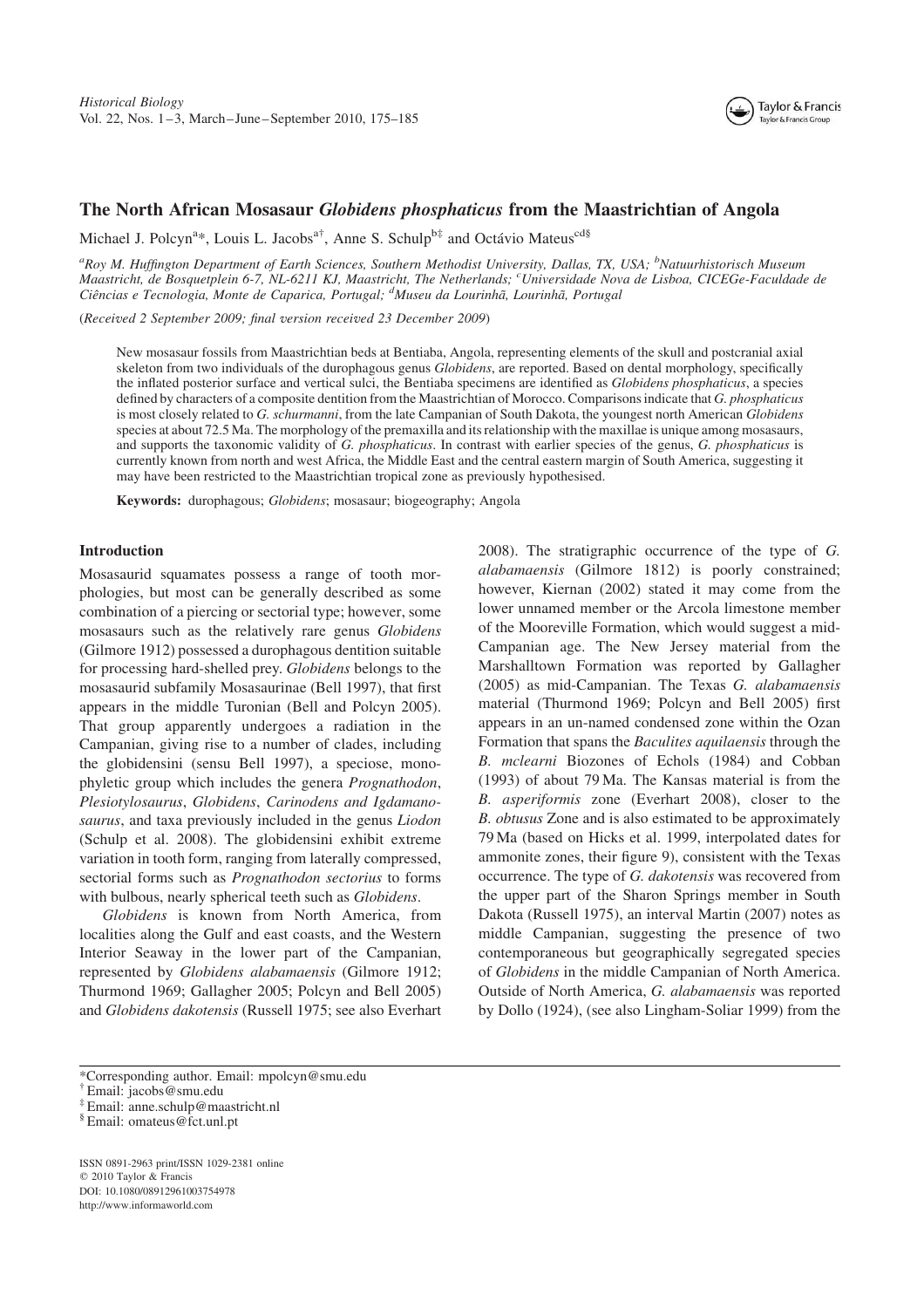Obourg Chalk Formation, that report reassigned to G. dakotensis by Russell (1975). B. aquilaensis is found at the base of the Obourg Chalk Formation (Jagt 2005) and is consistent with the lower to mid-Campanian age of the North American occurrences. That pattern of dispersal is in accord with the first occurrences of the mosasaurine genus Clidastes in Europe and Scandinavia (Lindgren 1998; Lindgren and Siverson 2004; Caldwell and Diedrich 2005), a taxon apparently restricted to the Western Interior Seaway prior to that time (Polcyn et al. 2008). Martin (2007) described a new species of Globidens, Globidens schurmanni, from the Campanian of South Dakota on the basis of a relatively complete but poorly preserved skull and postcranial skeleton. The specimen was recovered from the Baculites compressus Biozone of Cobban (1993) or about 72.5 Ma, and is thus the youngest species of Globidens recovered from North America (Martin 2007).

Phosphatic deposits of late Cretaceous age are present along the northern margin of Africa and extend into the Middle East, and have produced a rich and diverse marine reptile fauna largely dominated by mosasaurs (Zdansky 1935; Avnimelech 1949; Arambourg 1952; Arambourg et al. 1959; Raab 1963; Bardet et al. 1999, 2000, 2004, 2005a, 2005b; Mustafa and Zalmout 2001; Bardet and Pereda Suberbiola 2002; Christiansen and Bonde 2002). Bardet et al. (2005b) erected a new species of Globidens, Globidens phosphaticus, from the Moroccan phosphate deposits on the basis of isolated teeth, referring material to that species from multiple localities across north Africa and the Middle East as well as material reported by Antunes (1964) from Angola and by Price (1953) from Brazil. The age of the Moroccan specimens ranges from earliest to latest Maastrichtian, based on selachians (Bardet et al. 2005b).

Sub-Saharan African reports of mosasaurs are scarce and have been based largely on poorly preserved and isolated material (Broom 1912; Azzaroli et al. 1972; Lingham-Soliar 1991, 1992b, 1994, 1998). A notable exception is found in Angola where Antunes (1964) reported two new taxa from Turonian sediments, representing the oldest southern hemisphere mosasaurs. Antunes (1964) also reported mosasaur teeth from multiple localities including the durophagous mosasaur genus Globidens from a locality in Cabinda (northern Angola) later referred to as G. phosphaticus by Bardet et al. (2005b). Due to internal conflicts, including a protracted civil war, there was a hiatus of paleontological research in Angola that spanned over 40 years. In 2005, paleontological field work in Angola was resumed by us and continued with extended field seasons in 2006, 2007 and 2009. These expeditions have yielded significant new collections of mosasaurs, plesiosaurs, turtles, pterosaurs, dinosaurs and fish (Jacobs et al. 2006; Schulp et al. 2008; Jacobs et al. 2009; Mateus et al. 2009). Field seasons of 2005 and 2006 yielded isolated teeth of Globidens at Bentiaba (Figure 1) and the 2007 field season yielded two



Figure 1. Locality of material described herein. PA23 and PA24 were collected at Bentiaba (indicated by star), Namibe Province, Angola. After Schulp et al. (2008).

skeletal specimens of G. phosphaticus at that locality. The new material has been partially prepared and now allows a preliminary description and an assessment of relationships and taxonomic validity of G. phosphaticus (Bardet et al. 2005b). We conclude with a brief discussion of the distribution and biogeography of G. phosphaticus.

#### Institutional abbreviations

OCP, Office Chérifien des Phosphates, Khouribga, Morocco; PA, Paleo Angola Project; RMCA, Royal Museum for Central Africa, Tervuren, Belgium; SDSMT, Museum of Geology, South Dakota School of Mines and Technology, Rapid City, SD, USA; SMU, Shuler Museum of Paleontology at Southern Methodist University, Dallas, TX, USA; USNM, United States National Museum, Washington, DC, USA.

#### Systematic paleontology

Squamata Oppel, 1811 Mosasauridae Gervais, 1853 Mosasaurinae Gervais, 1853 Globidensini Russell, 1967 Globidens Gilmore, 1912 G. phosphaticus Bardet and Pereda Suberbiola 2005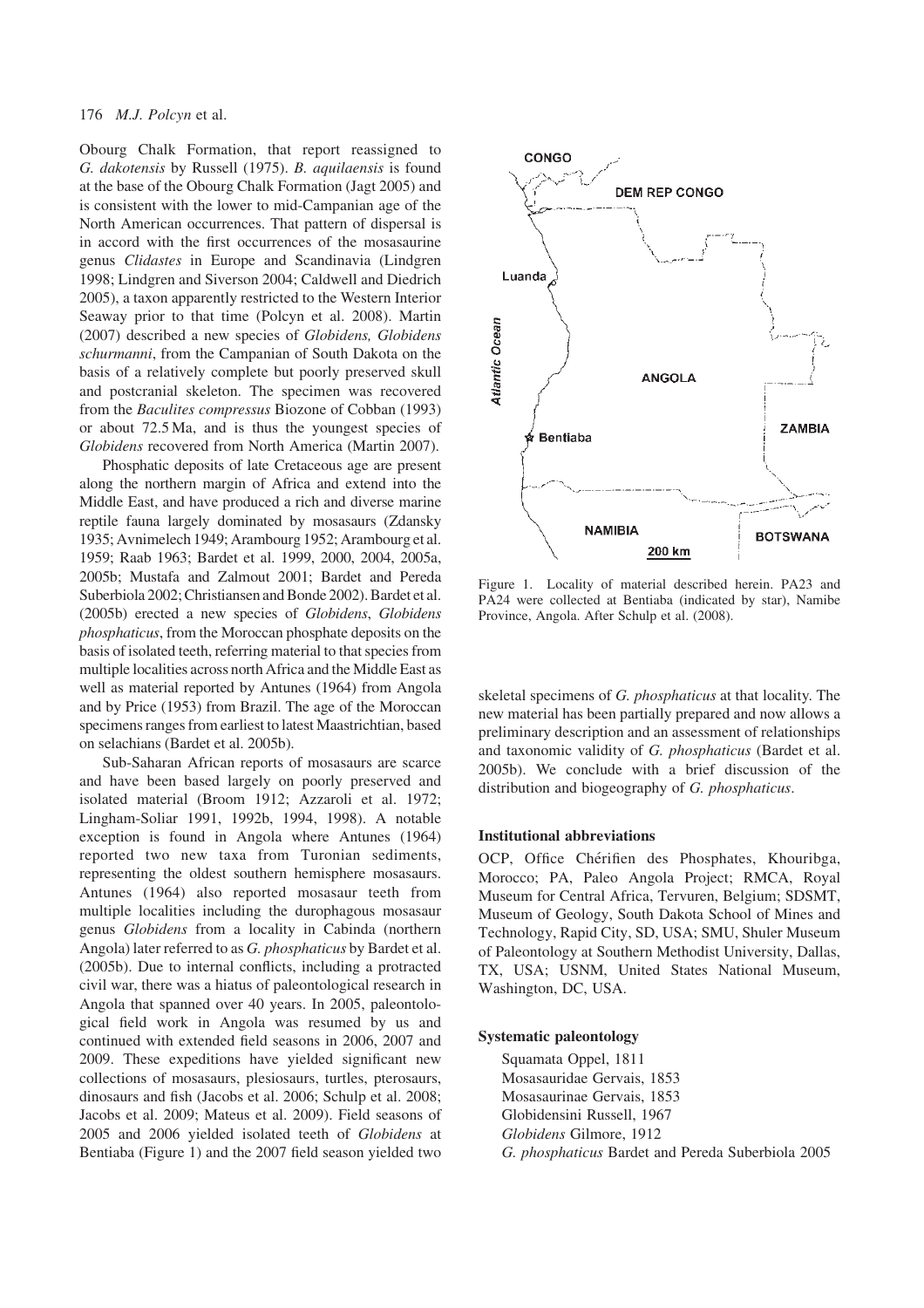

Figure 2. Premaxilla of G. phosphaticus, specimen PA24; in dorsal (A), anterior (B), right lateral (C) and ventral (D), views; left maxilla of G. phosphaticus in lateral (E), dorsal (F) and medial (G) views. Scale = 5 cm.

### Type series

The type series includes the holotype, OCP.DEK/GE 361, a mid-posterior tooth and paratypes, OCP.DEK/GE 338, an anterior tooth and OCP.DEK/GE 339 – 343, all median teeth. Holotype and paratype material are illustrated in Bardet et al. (2008) their Figure 2. See also Bardet et al. (2006) for correction of holotype number.

## Referred specimens

Those specimens referred by Bardet et al. (2008), PA24, a partial skeleton including many elements of the skull and some postcrania, and PA23, a fragmentary skull and posterior dorsal vertebra (Figures  $2-5$ ).

#### Amended diagnosis

Premaxillae dorsoventrally compressed, nearly straight anterior border, dorsal surface bears a median ridge and numerous large foramina, and terminates posteriorly at anterior extent of external nares in a v-shaped notch, emarginating the recessed dorsal surface of internarial bar; internarial bar almost circular in cross section posteriorly, extends anteriorly as a strong ventral ridge and terminates just posterior to the anterior alveoli; anterior maxillae depressed, articulating with premaxilla in a long narrow laterally oriented suture, anterior terminus of external nares defined by dorsomedial processes of maxillae nearly meet at the midline and overlay the markedly recessed internarial process of the premaxilla; anterior teeth broadly conical, taller than long, posteriorly recurved then straight, with discrete apical carinae; mid-posterior teeth bulbous, anteriorly taller than long becoming longer than tall posteriorly, irregularly oval in cross section, with an inflated posterior surface, a large eccentric and recurved apical



Figure 3. Frontal and parietal of G. *phosphaticus* in dorsal view.  $Scale = 5$  cm.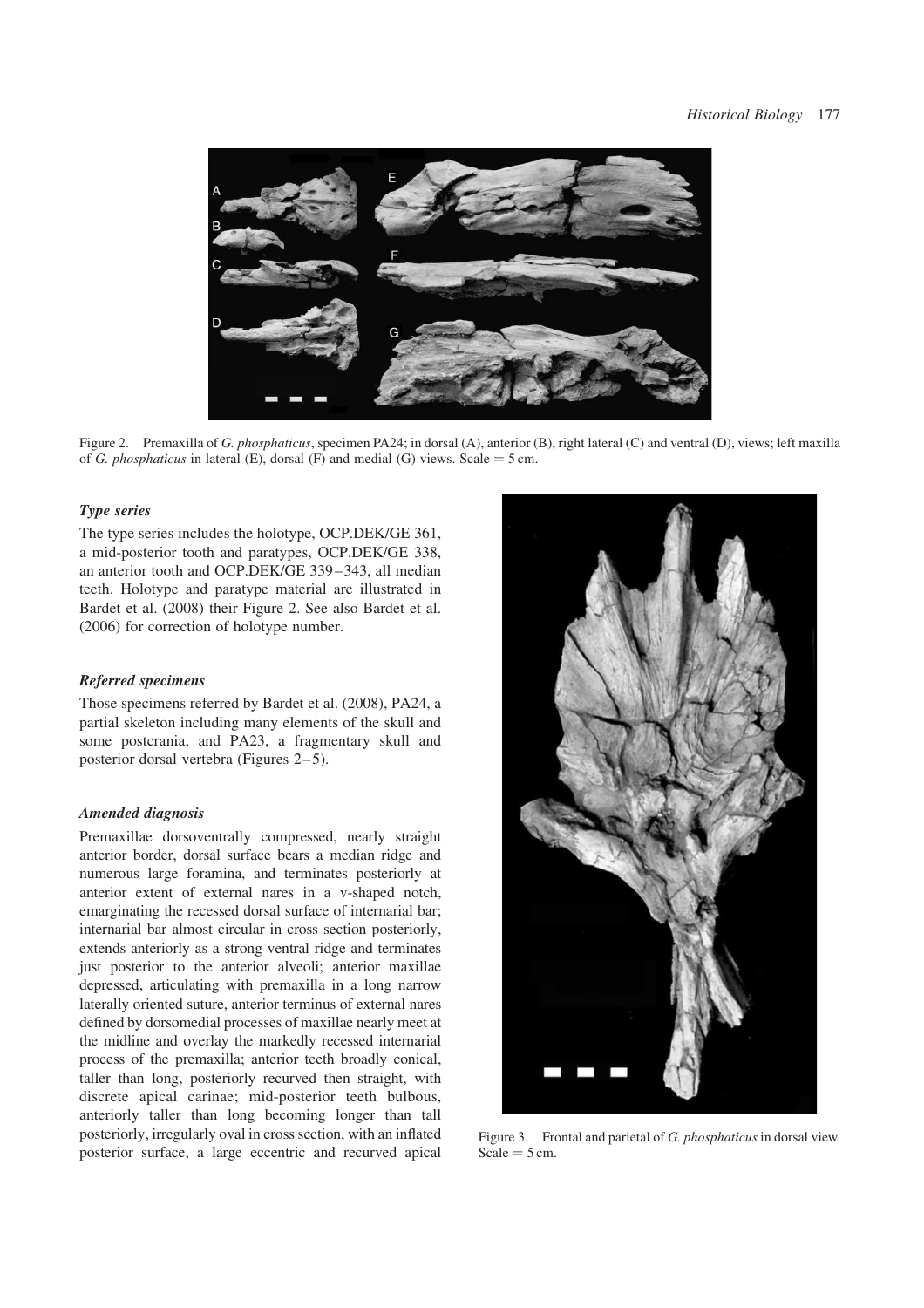

Figure 4.  $(A)$ – $(E)$ , right quadrate of *G. phosphaticus* in medial (A), dorsal (B), lateral (C), anterior (D) and posterior (E) views. Abbreviations: mr, medial ridge; ist, infrastapedial; sst, suprastapedial; stp, stapedial pit. Scale  $=$  5 cm.

nubbin, vertical sulci on medial and lateral faces, no carinae and enamel surface covered by crude anastomosing ridges.

G. phosphaticus differs from G. alabamaensis and G. dakotensis in the morphology of the adult teeth which are nearly spherical, the frontal which bears only a low anterior medial ridge, and the pineal foramen that lies completely within the parietal table in those taxa. It differs from all other Globidens species in the morphology of the premaxilla and anterior maxillae. G. phosphaticus can further be differentiated from Globidens schurmanni by the latter taxon's possession of more slender and elongate anterior teeth, lack of inflated surface of marginal teeth, an unusually broad suprastapedial process of the quadrate, and an accessory flange on posterodorsolateral squamosal.

# **Comments**

G. phosphaticus shares with G. schurmanni a broad short frontal bearing a strong anterior median ridge and two anterolaterally oriented ridges, pineal foramen sits on the frontal –parietal suture, reduced marginal tooth count and a high thin central median ridge of quadrate, unlike G. dakotensis in which the median ridge is low and broadly rounded in cross section. These characters indicate a close relationship between G. phosphaticus and G. schurmanni.



Figure 5. Representative marginal teeth of G. phosphaticus from posterior (A), mid-posterior (B) and anterior (C), position; left dentary in lateral (D), dorsal (E) and medial (F) views; left articular in lateral (G) and medial (H) views; left coronoid in lateral (I) and medial (J) views; left surangular in lateral (K) and medial (L) views; left splenial in medial (M), lateral (N) and anterior (O) views; Arrow indicates area of healed abscess. Scale = 5 cm; scale near top of figure for  $(A)$  –  $(C)$  only.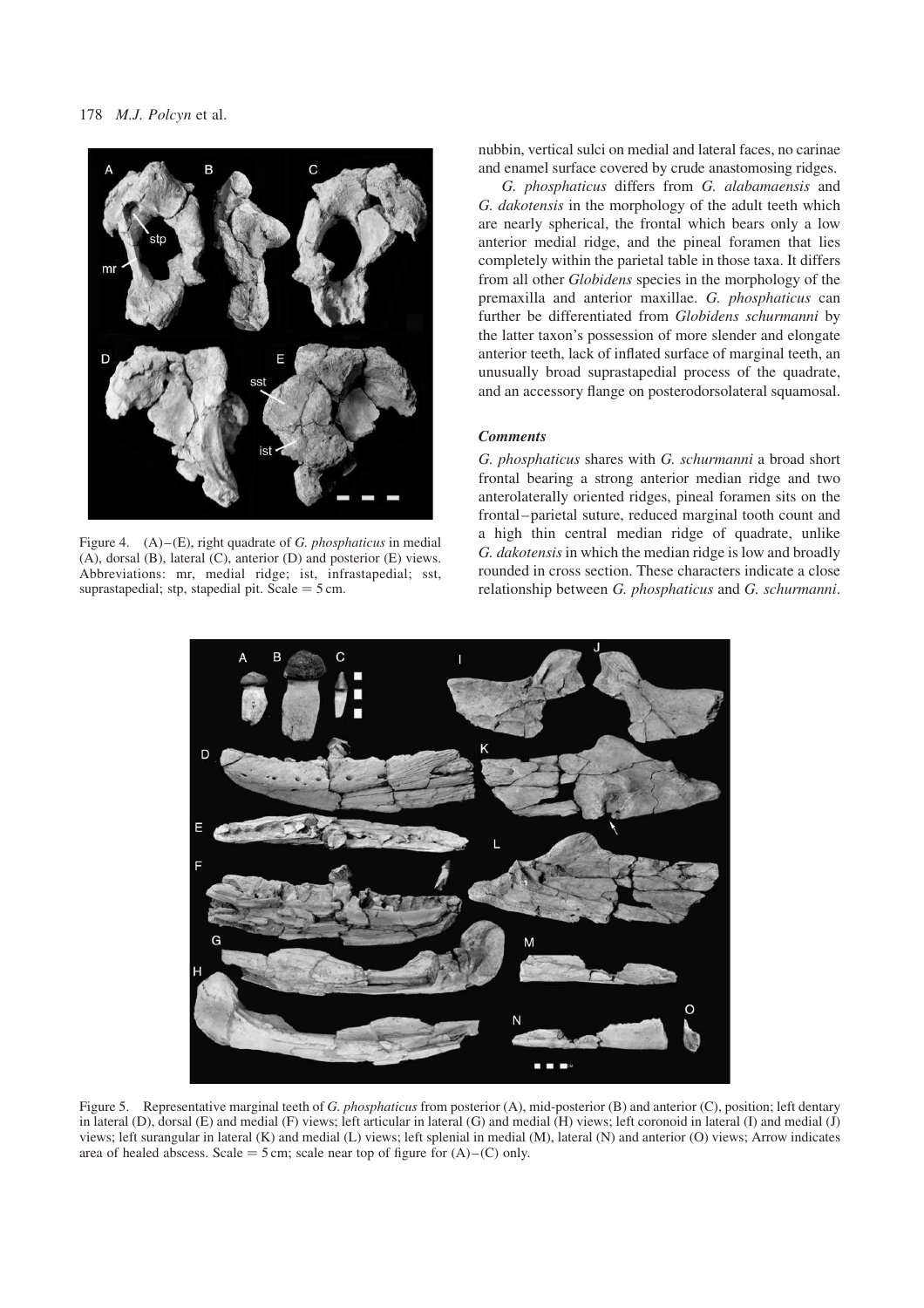Restudy of G. schurmanni in the context of the new Angolan material allowed recognition of certain morphology that will require rediagnosis of that species and the genus Globidens; however, such an exercise is beyond the scope of this contribution and should only be undertaken upon completion of a systematic revision of Globidensini.

### **Description**

Two individuals are used for the following description. One specimen, PA24, is the more complete of the two and preserves many elements of the skull and some postcrania. It was found near the surface and although the bone is well mineralised and retains great surface detail, preservation is compromised by root damage and weathering of many elements. The second specimen, PA23, includes a few cranial elements and a single dorsal vertebra is used to augment the description. The specimens are only partially prepared and only selected elements that facilitate diagnosis are described here.

## Premaxilla

The premaxilla is broad and dorsoventrally short, the anterior margin is nearly straight and terminates abruptly just anterior to the tooth root (Figure  $2(A)$ –(D)). The dorsal surface bears a high, thin median ridge and numerous large foramina. In dorsal view, the straight anterior margin, curves posterolaterally a short distance and then turns sharply and trends posteromedially. This posteromedial edge bears rugosities and sculpting. At the posterior terminus of the articulation with the maxillae, the dorsal surface of the premaxilla terminates posteriorly in an anteriorly converging, v-shaped notch, the internarial bar recessed below the dorsal surface of the anterior premaxilla, a condition unique among mosasaurs. The internarial bar is broken posteriorly but is robust and nearly round in cross section. In ventral view, the internarial bar continues forward as a robust ventral ridge, terminating somewhat posterior to the alveoli of the medial tooth positions. The premaxillary branch of the facial nerve enters at a point dorsal to a point between the second and third maxillary tooth position. The articulation with the maxillae is narrow and more laterally oriented, and suggests a relatively flexible and broad snout.

## Maxilla

Both maxillae are present in PA24, although the ventral margin of the right is badly damaged, it retains the anterior articulation with the premaxilla. The anterior end of the left maxilla in PA24 is damaged and somewhat displaced (Figure  $2(E) - (G)$ ). The left maxilla of PA23 is preserved and provides additional details. The maxillae have 10 tooth positions. Most of the teeth, retaining their roots, have fallen from their respective sockets; however, the depth of the alveoli, documented positions of loose teeth, and teeth retained in life position give a guide to reconstruct the dental series. The largest teeth are in positions seven and eight. The posterior teeth become progressively lower and broad. The anterior teeth become smaller, but proportionally similar to the mid-tooth-row, and the anteriormost two positions are subconical and robust with wide bases and are prognathid. The deepest alveoli are positions six and seven and are progressively less deep both anteriorly and posteriorly. The facial nerve exits are large posteriorly and form a single row until about the fifth tooth position anterior to which is an irregular array of foramina, with a large anteriormost foramen. The anterior maxillae appear to twist medially, such that their anterior portion is more horizontally than vertically oriented. This is consistent with the nature of the unusual articulation with the premaxillae. Visible on the anterior portion of the right maxilla, the articulation is long and narrow and lacks the broad anteromedial articulation typical of other Globidens species. This suggests a relatively flexible articulation with the premaxilla, consistent with the prominent muscle scars visible on both the dorsal surface of the anterior maxillae and the premaxilla. Posterior to the articulation with the premaxillae, a well-developed dorsomedial process overlies the internarial bar of the premaxilla a short distance; however, it is unclear whether these processes of the maxillae were in contact with one another.

#### Frontal

The frontal is completely preserved in PA24 (Figure 3). In dorsal view, it is subrectangular, and wide. It bears a strong median ridge that originates in the centre of the frontal table and extends forward, separating the posterior external nares a significant distance. The frontal also bears two other ridges that originate in the centre of the frontal and trend anterolaterally and form the posterolateral margin of the external nares. The lateral margins of the frontal are nearly parallel most of its length, curving anteromedially a short distance, then turning anterior, forming the lateral margin of the anterolateral ridges. The contact with the parietal is complex, the posterior margin trending posteriomedially then turning sharply posterior to form tabs that straddle similar structures of the parietal and forms the anterior border of the pineal foramen that lies on the frontoparietal suture. In ventral view, the posterior part of the frontal is obscured; however, the olfactory canal is broadly open, widening anteriorly and bears deep longitudinal striae. The articulation with the prefrontal is extensive and it appears that the anterolateral dorsal ridges of the frontal overlies the medial margin of the prefrontal articulation and anteriorly likely contacted the anterior portion of the prefrontal forming the posterolateral nares.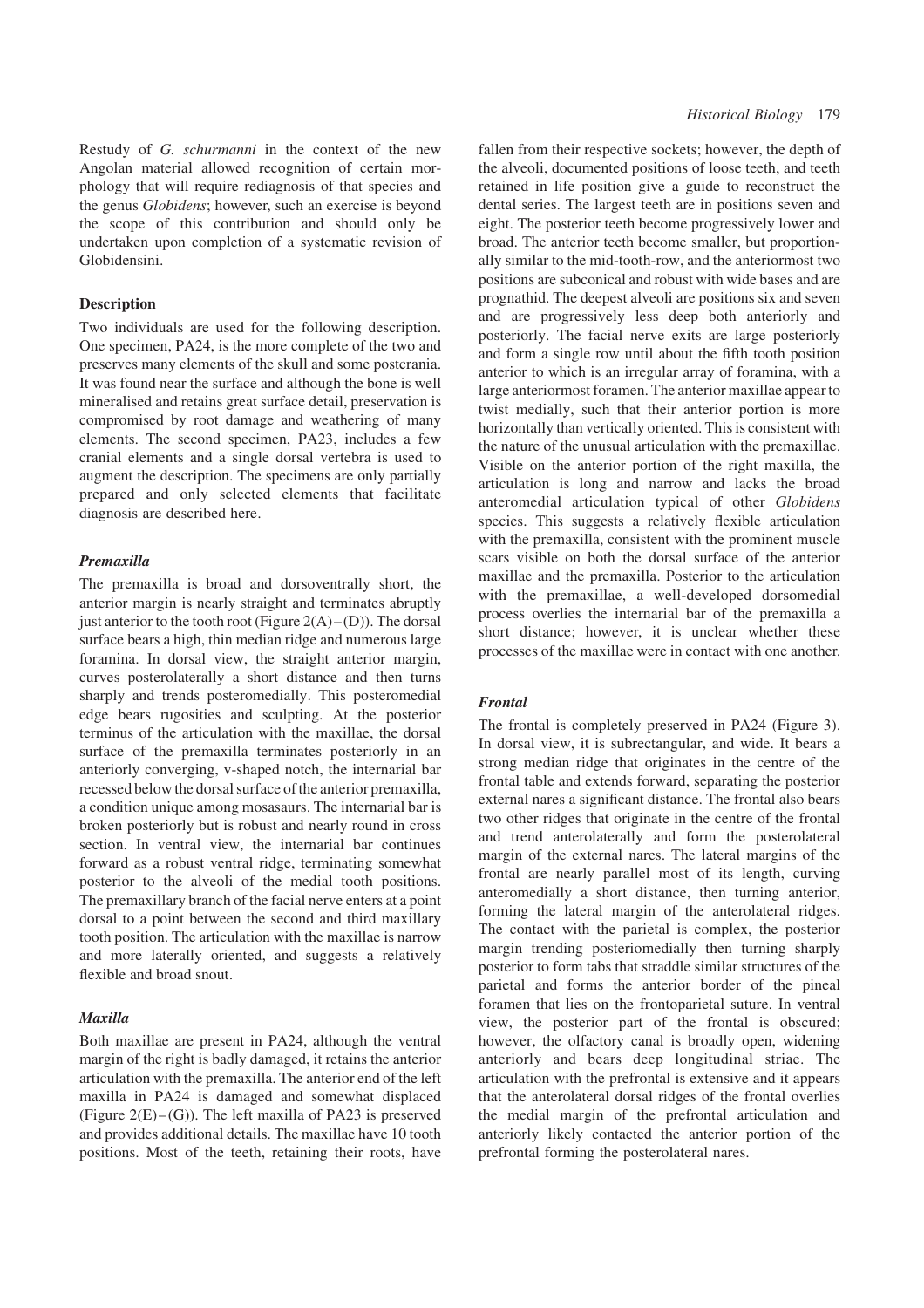## Parietal

The parietal is anteriorly broad, but narrows quickly, forming an anterior subtriangular table, then diverging posteriorly at about mid-length, to form the parietal rami (Figure 3). The confluence of the rami forms an anteriorly narrowing posterior shelf. The parietal has an extensive and complex articulation composed of a lateral portion that embraces the frontal from behind and below posterolaterally, a recess to accept posterior projecting tabs of the frontal, and more medial anteriorly placed tabs that embrace both the frontal tabs laterally and the posterior and lateral margins of the pineal foramen medially. The relatively short rami sandwich the supratemporals from above and below as in G. dakotensis.

### Prefrontal

The right prefrontal (not figured) is present, but is poorly preserved; however, a few comments are possible. The preserved portion indicates that the prefrontal projected laterally a significant distance, but the articulation with the maxilla and the posterior articulation with the postorbitofrontal are badly damaged. The posterior margin of the maxilla rises sharply, suggesting it overlaid much of the anterior portion of the prefrontal. The prefrontal deeply underlies the frontal, and also clasped the anterolateral margin of the frontal within a narrow groove on its dorsal surface.

### **Quadrate**

Both quadrates are damaged, but the right is more complete, missing the ventrolateral portion due to weathering (Figure 4). The left is also severely weathered but preserves the ventral condyle. The suprastapedial process is medially constricted in dorsal view. The large infrastapedial process is fused to the suprastapedial process. The medial surface bears a sharp, thin ridge that runs from the anterior margin of the broadly oval stapedial pit to the anteroventral margin of the stapedial meatus. The cephalic head of the quadrate is tall and heavily sculpted, slanting slightly posterior relative to the long axis of the quadrate. The ventral condyle is broadly convex.

### **Dentary**

Both dentaries are present in PA24. The left dentary is better preserved (Figure  $5(D)$ –(F)). The right dentary (not figured) retains multiple teeth in their respective alveoli, and together with the documented position of displaced teeth allows reconstruction of the tooth row. There are 11 tooth positions. The right dentary retains four erupted teeth in place in positions 5, 6, 8 and 10, and pre-erupted teeth in positions 1, 7 and 11. Positions 1 and 2 are slender and conical (e.g. Figure  $5(D)$ ), positions  $3-6$  increase in size and robustness. Positions 7 –10 are large and are extremely inflated posteriorly (e.g. Figure 5(B)) and the last two positions are relatively low and broad (e.g. Figure 5(A)). The dentary is massively built and curved, forming a slightly concave dorsal margin. There are deep striae in the posterior third of the dentary suggesting significant soft tissue attachment to the posterior portion of the mandible. There is a single row of facial nerve exits posteriorly, and additional smaller irregularly placed exits anteriorly, starting at about the eighth tooth position. The posteriormost exit is the largest as in the maxilla. The Meckel groove is broadly open anteriorly. The medial parapet is tall and interdental bone separate alveoli. The eighth tooth position's alveolus is the deepest. The alveoli shallow both posteriorly and anteriorly, the anterior tooth positions inclined anteriorly.

### Splenial

The left splenial is preserved, but damaged (Figure  $5(M)$ –(O)). The articulation with the angular is broad and dorsally subdivided by a sharp vertical ridge. Adjacent to the ridge, the articulation is slightly indented both medially and laterally, but as a whole is somewhat flattened and appears to have shared a largely immobile contact with the angular. There is a strongly developed ossification visible on the posterolateral surface or the splenial adjacent to the articulation, but along with the flattened appearance of the articulation, this may possibly be pathological. The anterior mylohyoid foramen is low on the medial surface about 3 cm from the posterior terminus. There is a marked trough anterolaterally to receive the dentary, but the splenial was probably obscured in later view by the dentary, anterior to about the seventh tooth position.

### Surangular

Left surangular of PA24 is preserved (Figure 5(K) and (L)). It bears remnants of a healed abscess on its lateral face near its ventral margin just ventral to the posterior terminus of the coronoid. The suture with the articular runs posteriorly from the posterior terminus of the glenoid a short distance, before turning anterior in a relatively tight arc, and then proceeds anterior, and largely parallels the dorsal margin of the surangular. On the dorsal margin, the surangular forms a high and robust buttress that meets the posterior coronoid.

### Articular

Only the posterior portion of the articular of PA24 is preserved, the right articular of PA23 is better preserved and augments this description (Figure 5(G) and (H)). The articulation with the surangular is described above. The anterior margin of the glenoid is strongly buttressed.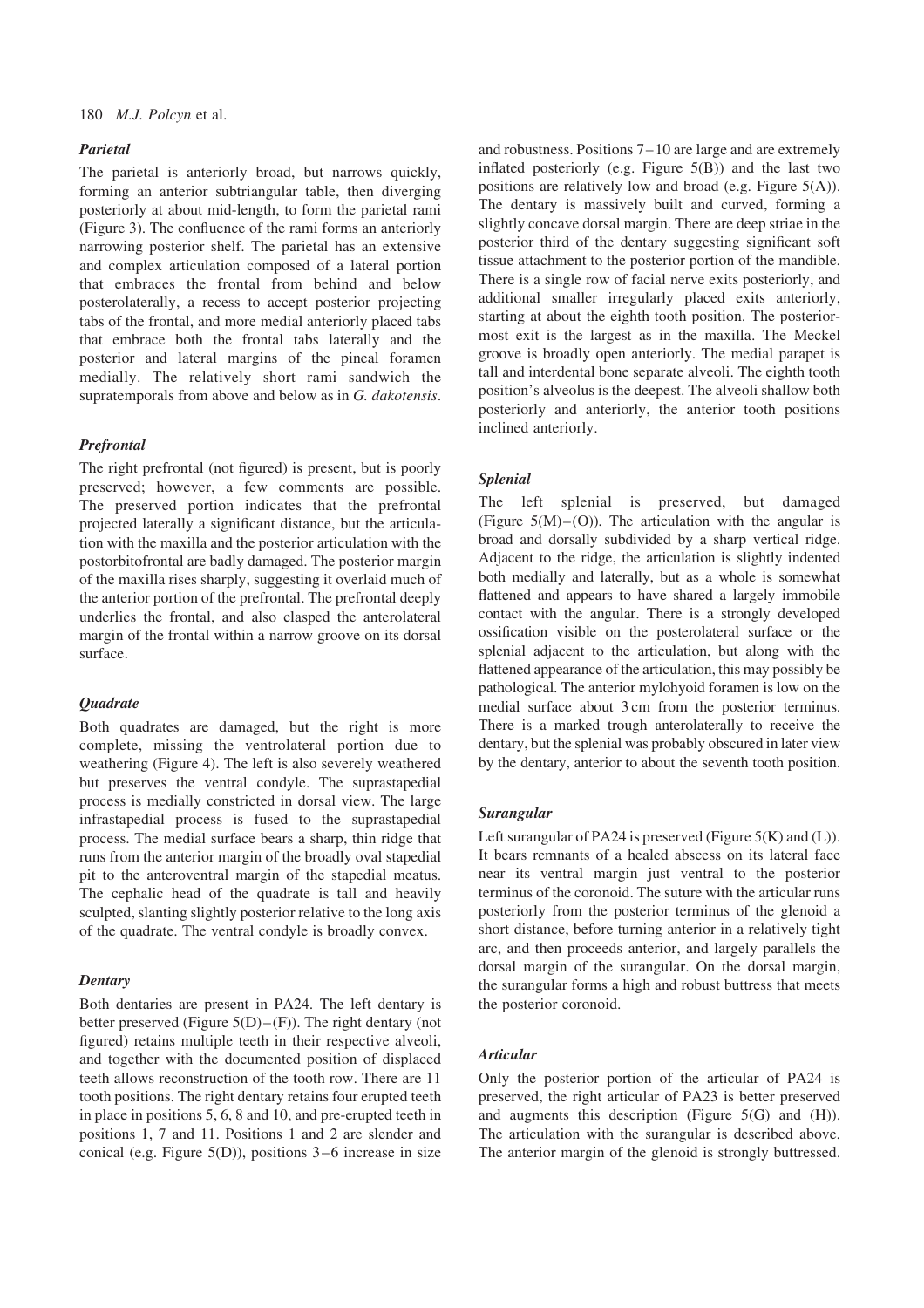The retroarticular turns sharply medially and bears large muscle scars. The anterior portion of the articular is composed of a robust posteroventral and ventral portion and a dorsally oriented blade-like process that meets the medial wall of the surangular and continues anteriorly across the intramandibular joint to insert between the dorsal laminae of the splenial. The tallest portion of this blade-like process lies ventral to the coronoid.

### Coronoid

The left coronoid is present, but most of the lateral portion is damaged (Figure  $5(I)$  and  $(J)$ ). The coronoid is saddle shaped with a tall posterior portion and an anterior portion that largely parallels the dorsal margin of the surangular. A large anteromedial process is present, but does not meet the angular nor does it contact or overlay the articular.

#### Axial skeleton

There are a number of vertebrae preserved with the specimen, but most are still in matrix, pending preparation, and are not figured here; however, a few descriptive comments can be made. The atlas neural arch is similar to Clidastes but the posterior process is not as elaborated and is generally more heavily built. They also appear to have a much broader neural spine in lateral view, in part due to the strong development of the posterodorsal process. The prezygapophyses are broadly spaced and articulate at a high angle with the more medially placed postzygapophyses. These articulations are augmented by strongly developed zygosphenes and zygantra, and appear to be present into the posterior dorsal vertebra. Fragments of caudal vertebrae bear remnants of fused chevron bones as in other mosasaurine mosasaurs.

#### **Discussion**

### Relationships

A cladistic analysis is beyond the scope of this paper and will be addressed elsewhere pending preparation of additional material; however, the prepared material reported here allows comparisons and assessment of the relationships of G. phosphaticus. The new material can be assigned to Mosasaurinae by possession of a tall, dorsal buttress of the surangular, meeting the coronoid posteriorly, fused haemal arches of caudal vertebrae, and medial constriction of suprastapedial process of quadrate, and can be assigned to Globidensini (sensu Bell, 1997) by possession of prognathous anterior teeth, infrastapedial and suprastapedial processes of quadrate in contact or fused, and the anterior wall of the sella turcica lying at nearly a right angle to the floor of the medullary cavity. The latter character is present in Prognathodon kianda (Schulp et al. 2008), has not been verified in other Prognathodon taxa, but is clearly present in G. alabamaensis. The new material can be confidently referred to Globidens (Gilmore 1912) based on broadly inflated, durophagous tooth morphology with anastomosing ridges and further can be referred to G. phosphaticus based on the inflated posterior surface and vertical sulci of the marginal dentition.

The new material can be excluded from referral to G. alabamaensis and G. dakotensis on the basis of maxillary tooth count, frontal and parietal morphology and details of the quadrate. The maxillary tooth count in G. dakotensis is 13 (Russell 1975) as in G. alabamaensis (SMU76279). G. phosphaticus possesses 10 maxillary tooth positions. The maxilla of G. shurmanni was described as having 12 or 13 tooth positions (Martin 2007); however, the first author was only able to count 11 tooth positions. The frontal is stoutly built in both G. dakotensis and G. alabamaensis, but differs in its relationship with the postorbitofrontal and prefrontal. In G. alabamaensis, the lateral margin of the anterior ramus of the postorbitofrontal curves medially to intersect with the frontal margin as in Prognathodon overtoni and P. kianda. In G. dakotensis, the postorbitofrontal anterior ramus is extremely broad, runs parallel to the lateral margin of the frontal and meets the broad posterior process of the prefrontal, both elements together separating the frontal from the supraorbital margin a significant distance. The frontals of both G. dakotensis and G. alabamaensis both possess a low anterior median ridge. The anterior median ridge in G. phosphaticus is extremely well developed and also possesses two additional ridges that originate near the centre of the frontal and radiate anterolaterally. G. shurmanni possesses a similar condition (contra Martin 2007). Additionally, the condition of the prefrontal and postorbitofrontal in G. schurmanni is similar to G. dakotensis but is more stoutly built and appears to have more extensive overlap of those elements. The pineal foramen is located within the parietal table in G. dakotensis and G. alabamaensis but lies on the frontoparietal suture in G. phosphaticus and G. schurmanni. In addition to both taxa sharing the triradiate ridges on the frontal, the frontal dimensions and the posterior margin of the frontal and its relationship to the parietal and pineal foramen are nearly identical in G. phosphaticus and G. schurmanni. The pineal foramen lies on the frontoparietal suture and is straddled by two anterior tabs of the parietal which in turn is straddled by two posterior tabs of the frontal. The quadrates of G. phosphaticus and G. schurmanni, are also quite similar and share a high, thin central median ridge of quadrate, derived relative to the low rounded median surface in G. dakotensis which is more similar to Clidastes in that regard.

In most respects of their cranial morphology, G. phosphaticus and G. schurmanni appear to be closely related; however, they can be differentiated by characters of the quadrate, premaxilla, maxilla and marginal dentition.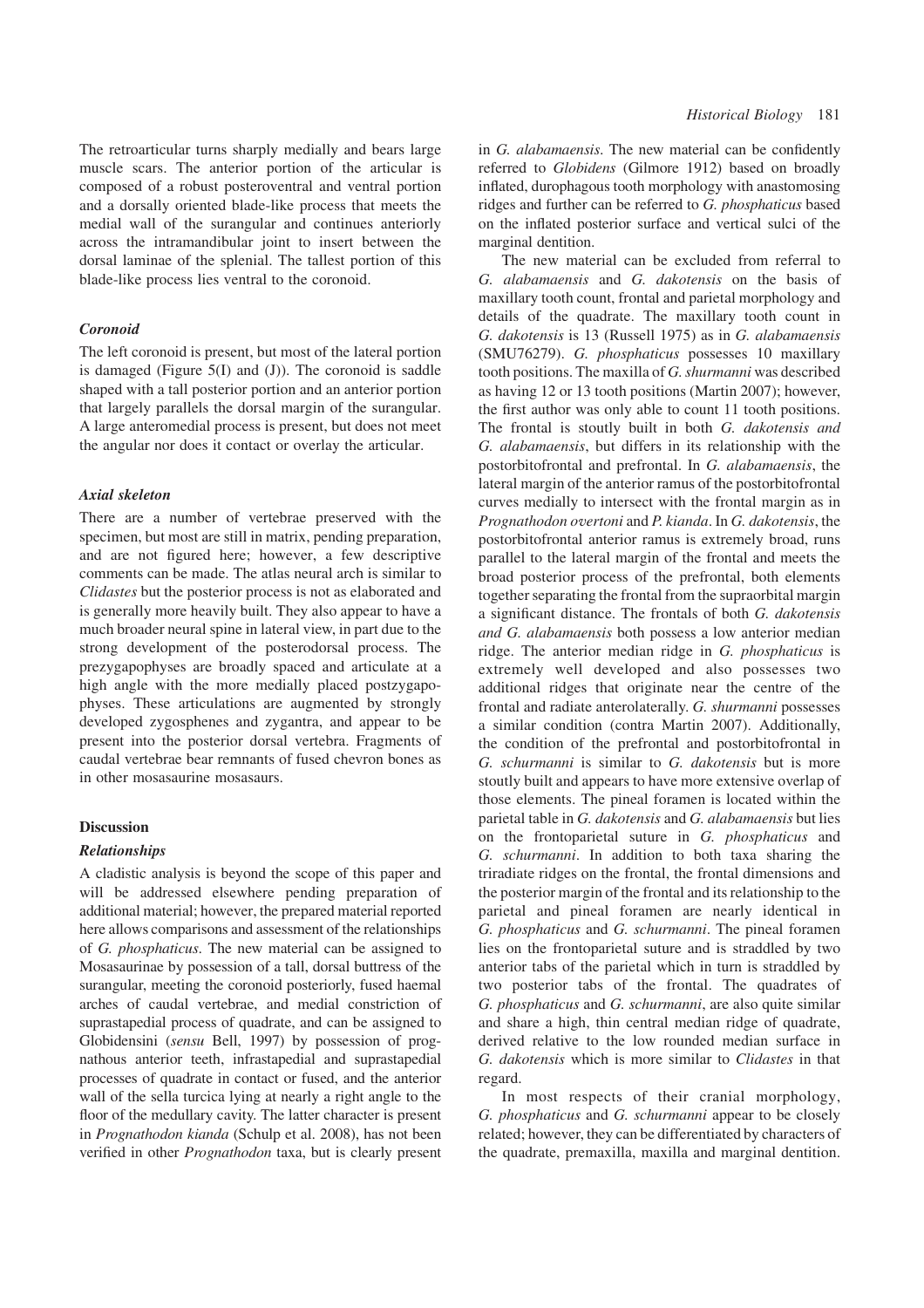## 182 M.J. Polcyn et al.

The quadrate of G. schurmanni is more robust and possesses a relatively wider suprastapedial process compared to G. phosphaticus. Additionally, the squamosal of G. schurmanni possesses an accessory flange on posterodorsolateral squamosal. The squamosal in G. phosphaticus is unknown. In addition to being diagnostic of the species, the most distinctive aspect of G. phosphaticus is the anteriorly depressed and laterally expanded snout. The morphology of the premaxilla and its articulation with the maxillae is unique among mosasaurs and is likely an adaptation for prey acquisition and handling. The maxillae nearly meet at the midline anteriorly, obscuring the internarial process of the premaxilla in dorsal view. In the G. phosphaticus specimens described here, nearly all of the marginal dentition was found slightly displaced or separated from their respective sockets, suggesting that the teeth were loosely socketed and periodontal ligaments did not mineralise in life (Luan et al. 2009). This is different from the condition in other derived mosasaurines (Luan et al. 2009) and may be an adaptation to accommodate the increased loading associated with durophagous feeding. This characteristic may also be shared with G. schurmanni as some of the teeth in the type specimen appear to protrude an unusual distance from the dentary.

Detailed description of the tooth morphology of G. phosphaticus was given by Bardet et al. (2008) and is consistent with the new material described here. Additionally, the hypothetical reconstruction they proposed is largely supported by the new material with the minor exceptions in tooth size and position noted in the description of the new material. The presence of an inflated posterior surface and vertical sulci on the teeth of G. phosphaticus does appear to be a unique feature of that taxon. Martin (2007) justified erection of G. schurmanni in part based on distinctions in the morphology of the marginal dentition. However, the degree of ontogenetic variation in G. schurmanni and G. phosphaticus is currently unknown. Polcyn and Bell (2005) noted dramatic ontogenetic variation in the tooth morphology of G. alabamaensis ranging from a sectorial dentition in young animals to low-crowned bulbous teeth in mature individuals. Therefore, the dental characters diagnosing G. phosphaticus and G. schurmanni should be used cautiously until the full range of ontogenetic variation can be assessed. Nonetheless, the specimens described here are inferred to be mature individuals based on some aspects of morphology described above (e.g. the strong medial and anterolateral ridges of the frontal, deep striae in the posterior third of the dentary and large muscle scars on the retroarticular processes). Isolated teeth, approximately 15% larger than the largest described here, are also found at the same locality, and share a similar morphology. Thus, the diagnostic dental characters given for G. phosphaticus appear to be reliable at least in mature individuals.

## **Distribution**

Globidens, by virtue of its tooth morphology (Massare 1987; Schulp 2005) and stomach contents (Martin and Fox 2007), had a durophagous diet, although variation in tooth morphology (Polcyn and Bell 2005) and stable carbon isotope analysis (Robbins et al. 2008) indicate an ontogenetic change in food selection, at least in G. alabamaensis. Six genera of mosasaurs (Mosasaurus, Plioplatecarpus, Halisaurus, Phosphorosaurus, Prognathodon and Platecarpus), a polycotylid and two elasmosaurid plesiosaur taxa are found at Bentiaba, and are interpreted as active predators. The number of well-preserved mosasaur and plesiosaur specimens at Bentiaba indicates rich and productive seas. While the fossils are found essentially at the paleoshoreline (Jacobs et al. 2006), in life mosasaur species probably partitioned resources through foraging at varying depths and distances from shore (Robbins et al. 2008).

Productive areas of upwelling in modern oceans often result from prevailing winds that move surface water away from continents, allowing deeper, nutrient rich water to rise to the surface, enabling the bloom of plankton. The richness of plankton leads to availability of food higher up the food chain, affecting the distribution of marine mammals in modern ecosystems (e.g. Sydeman and Allen 1999). These areas of upwelling occur at predictable latitudes, notably at the descending limb of Hadley Cells, or about  $15-30^\circ$  latitude (Hartley et al. 2005). In these latitudes along the western margins of continents, upwelling zones lie alongside deserts, such as the Namib Desert in Africa or the Atacama Desert in South America. There are many factors that affect marine productivity and the distribution of deserts, but continental position relative to Hadley Cells is clearly a first-order determinant.

The paleo-position of Africa since the Cretaceous is well constrained by hot-spot traces, particularly the Walvis Ridge (Jacobs et al. 2009), which extends northeast from the Mid-Atlantic Ridge and intersects the African Coast at about the Angola –Namibia border. The trend of the Walvis Ridge documents the northward drift of Africa since the Cretaceous. The fossil locality of Bentiaba lay at about 25°S when its sediments and fossils were deposited (calculated using Scotese [2008] and well within the predicted area of upwelling). Therefore, it is reasonable to conclude that the rich mosasaur and plesiosaur fauna, both taxonomically and numerically, found at Bentiaba, reflects this geographically induced offshore primary productivity transferred up the trophic structure.

Globidens-producing phosphatic localities in Morocco, such as Oulad Abdoun, now at nearly 33°N, were formed at a Maastrichtian position of approximately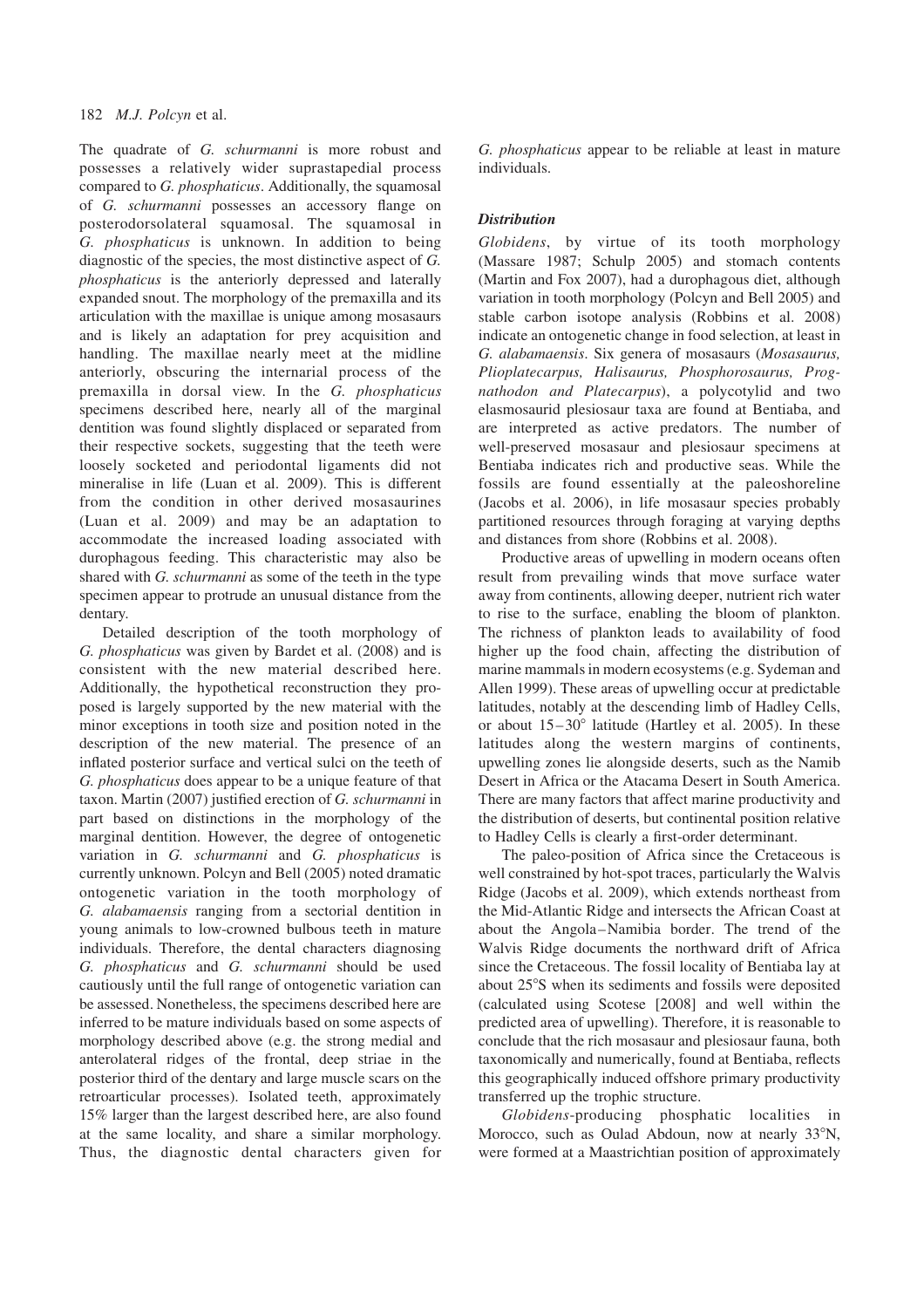24°N, under the descending limb of the northern Hadley Cell. Phosphate deposits are generally considered to be derived from bacterially mediated precipitates produced in upwelling centres, with subsequent winnowing (e.g. Hiatt and Budd 2001). The sedimentary context, and geophysical models of upwelling centres for the early part of the late Cretaceous (Handoh et al. 1999), indicates that the abundance of marine amniotes in Morocco is associated with upwelling productivity during the Maastrichtian, probably driven by Hadley Cell circulation.

The latitudinal position and intensity of upwelling cells, and therefore productivity, varies seasonally and on other ecologically significant timescales (Wefer et al. 1996; Pillar et al. 1998). The north – south shifting of northern and southern upwelling zones in relation to the productive areas induced at the Intertropical Convergence Zone may have well facilitated the migration and dispersal of Cretaceous marine amniotes along the west coast of Africa as they sought out and followed food stocks. This model provides a biogeographic context for evaluating patterns such as antitropicality (Hubbs 1952), as is seen in some species of modern whales (Davies 1963; Fordyce and Muizon 2001), in Cretaceous and younger marine amniotes, for example, in comparing the mosasaur genus Globidens in Morocco and Angola.

As noted by Bardet et al. (2005b), G. phosphaticus is known from localities across north Africa and the Middle East as well as Brazil and Angola. The material reported by Price (1953) as Globidens fraasi is from the Gramame Formation, State of Pernambuco, Brazil, which was at about 10°S paleolatitude during the Maastrichtian. His figured specimens of G. fraasi (Plate 1, figures  $1-9$ , Price 1953) actually included two taxa, correctly identified as G. phosphaticus and Carinodens belgicus by Bardet et al. (2005b). Antunes (1964) reported teeth attributed to Globidens aegypticus from the Congo basin in northern Angola, also correctly identified as G. phosphaticus by Bardet et al. (2005b). The material described here from Bentiaba is the southernmost occurrence of G. phosphaticus at approximately 25°S paleolatitude. Additionally, a collection of reptile teeth housed in the Royal Museum for Central Africa in Tervuren, Belgium, from localities along the Congo River, includes both G. phosphaticus and Carinodens cf. belgicus. Although this collection has no precise locality or stratigraphic data available, it does document the occurrence of these taxa at approximately 13°S paleolatitude during the Maastrichtian. Thus, it appears that G. phosphaticus inhabited not only areas of increased productivity, due to upwelling, but also exploited other marginal areas between approximately  $25^{\circ}$ N to  $25^{\circ}$ S. Given the small number of specimens, it is impossible to know whether these occurrences on both sides of the Atlantic represent a single homogeneous population; however, the occurrence of G. phosphaticus in Brazil indicates that they did traverse a deep ocean basin in the Maastrichtian. One would assume their durophagous diet would obligate them to exploit shelf habitats. However, ontogenetic variation in tooth form in Globidens as evidenced by G. alabamaensis (Polcyn and Bell 2005), likely allowed exploitation of a variety of food sources during early ontogeny, and thus aided their ability to actively range across the Campanian and Maastrichtian Atlantic. Alternatively, their distribution may be an accident of dispersal aided by ocean currents (e.g. Renner 2004). In any event, although G. phosphaticus did range across the Maastrichtian Atlantic it appears to have had a more restrictive latitudinal distribution, roughly within the tropics as hypothesised by Bardet et al. (2008). This is in sharp contrast to other mosasaurs genera (e.g. Mosasaurus, Prognathodon, Halisaurus and Phosphorosaurus) that exhibit a wide geographic and latitudinal range in the Maastrichtian.

#### Acknowledgements

We thank our Angolan friends and colleagues for all of their help with planning and assistance with our expeditions, including Margarida Ventura, Andre Neto Buto, Tatiana Tavares, Maria Luísa and Eduardo Morais. We thank graduate students Chris Strganac, Rui Castanhinha and Bruno Pereira who were the backbone of our 2007 field crew. Initial preparation of the fossils was performed by Rui Castanhinha and Ricardo Araújo at the Museu da Lourinhã, in Portugal and by Vicky Quick at SMU. The bulk of the preparation to date was performed by Bill Johnson at SMU. Field work was supported by National Geographic, the Petroleum Research Fund of the American Chemical Society, the Institute for the Study of Earth and Man at SMU, the Royal Netherlands Embassy in Luanda, Angola and TAP Airlines. For collections access and assistance, we thank Jim Martin, Sally Shelton, Bill Simpson, Michael Brett-Surman, Pascal Godefroit, Mary Bade and Nathalie Bardet. We thank our reviewers for providing useful comments and criticisms.

#### References

- Antunes MT. 1964. O neocretácico e o cenozóico do litoral de Angola Invest. Lisboa: Ultramar. p. 255.
- Arambourg C. 1952. Les vertébrés fossiles des gisements de phosphates (Maroc-Algérie-Tunisie). Notes et Mémoires du Service géologique du Maroc. 92:1–372.
- Arambourg C, Dubertret L, Signeux J, Sornay J. 1959. Contributions a` la stratigraphie et à la paléontologie du Crétacé et du Nummulitique de la marge NW de la Péninsule arabique. Notes et Mémoires sur le Moyen-Orient. 7:193–251.
- Avnimelech M. 1949. On vertebrate remains in Senonian phosphate beds in Transjordan. Eclogae Geologicae Helvetiae. 42:486–490.
- Azzaroli A, De Biuli C, Ficcarelli G, Torre D. 1972. An aberrant mosasaur from the upper Cretaceous of North Western Nigeria. Atti Acad Naz Lincei Rc. (CL Sci Res Math Nat). 52(3):398–402.
- Bardet N, Pereda Suberbiola X. 2002. Marine reptiles from the late Cretaceous phosphates of Jordan: palaeobiogeographical implications. Geodiversitas. 24:831–839.
- Bardet N, Corral JC, Pereda Suberbiola X. 1999. Marine reptiles from the uppermost Cretaceous of the Laño quarry (Iberian Peninsula). Estudios del Museo de Ciencias naturales de Alava, numero especial. 14:373–380.
- Bardet N, Pereda Suberbiola X, Schulp AS, Bouya B. 2008. New material of Carinodens (Squamata, Mosasauridae) from the Maastrichtian (late Cretaceous) phosphates of Morocco. In: Everhart MJ, editor.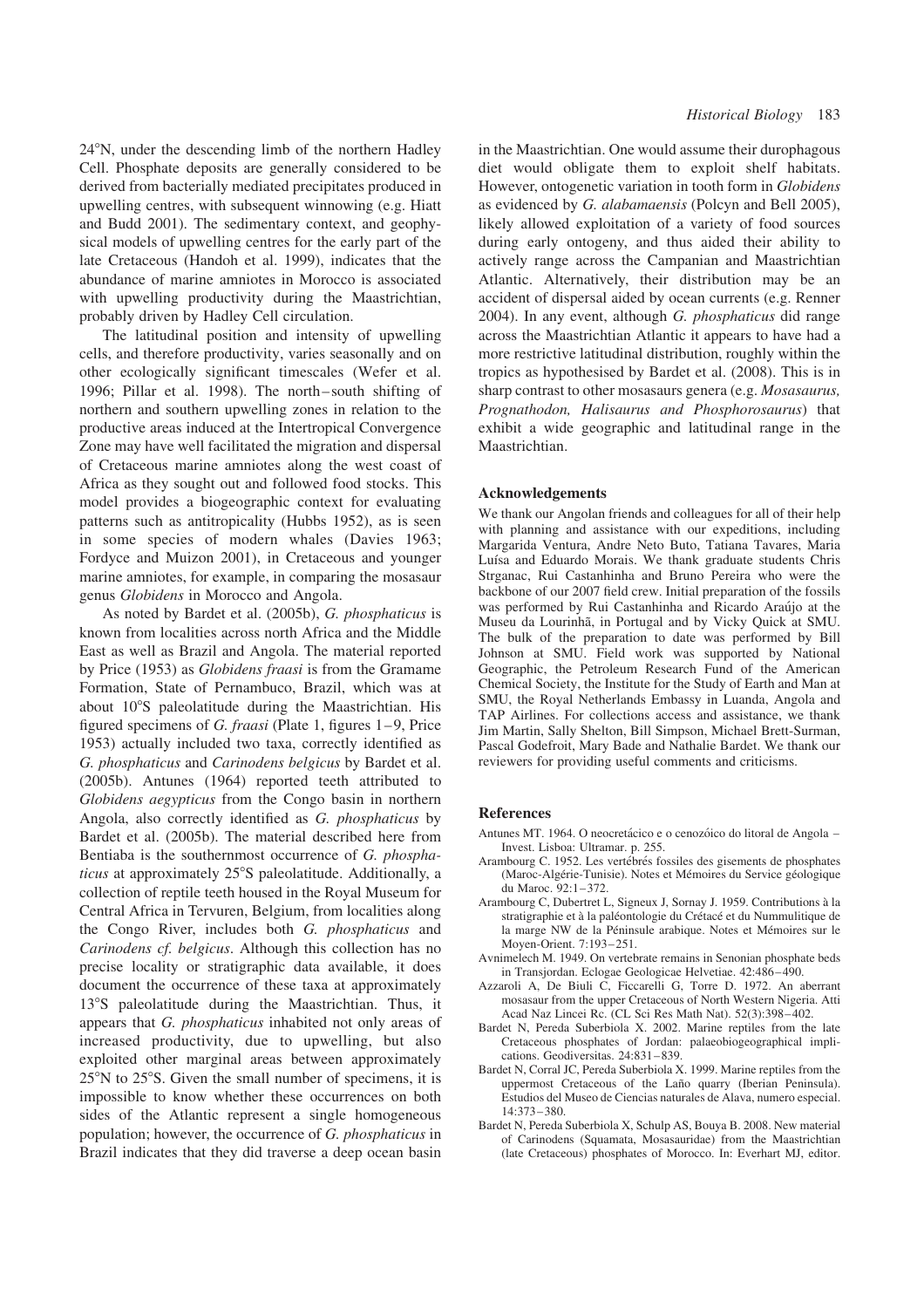#### 184 M.J. Polcyn et al.

Proceedings of the Second Mosasaur Meeting. Fort Hays Studies, Special Issue 3. Hays, Kansas: Fort Hays State University. p. 29–36.

- Bardet N, Pereda Suberbiola X, Iarochène M, Bouyahyaoui F, Bouya B, Amaghzaz M. 2004. Mosasaurus beaugei Arambourg, 1952 (Squamata, Mosasauridae) from the late Cretaceous phosphates of Morocco. Geobios. 37:315–324.
- Bardet N, Cappetta H, Pereda Suberbiola X, Mouty M, Al Maleh AK, Ahmad AM, Khrata O, Gannoum N. 2000. The marine vertebrate faunas from the late Cretaceous phosphates of Syria. Geol Mag. 137:269–290.
- Bardet N, Pereda Suberbiola X, Iarochène M, Bouya B, Amaghzaz M. 2005a. A new species of Halisaurus from the late Cretaceous phosphates of Morocco, and the phylogenetical relationships of the Halisaurinae (Squamata: Mosasauridae). Zoolog J Linnean Soc. 143:  $447 - 472$ .
- Bardet N, Pereda Suberbiola X, Iarochène M, Amalik M, Bouya B. 2005b. Durophagous Mosasauridae (Squamata) from the upper Cretaceous phosphates of Morocco, with description of a new species of Globidens. Netherlands J Geosci. 84(3):167–176.
- Bardet N, Pereda Suberbiola X, Iarochène M, Amalik M, Bouya B. 2006. Corrigendum to 'Durophagous Mosasauridae (Squamata) from the Upper Cretaceous phosphates of Morocco, with the description of a new species of Globidens.' Netherlands J Geosci. 85(1):73.
- Bell GL Jr. 1997. A phylogenetic revision of North American and Adriatic Mosasauroidea. In: Callaway JM, Nicholls EL, editors. Ancient marine reptiles. San Diego: Academic Press. p. 293–332.
- Bell GL Jr, Polcyn MJ. 2005. Dallasaurus turneri, a new primitive mosasauroid from the middle Turonian of Texas and comments on the phylogeny of Mosasauridae (Squamata). Netherlands J Geosci. 84(3):177–194.
- Broom R. 1912. On a species of Tylosaurus from the upper Cretaceous of Pondoland: South African museum annual. 7:332–333.
- Caldwell MW, Diedrich CG. 2005. Remains of Clidastes Cope, 1868, an unexpected mosasaur in the upper Campanian of NW Germany. Netherlands J Geosci. 84:213–220.
- Christiansen P, Bonde N. 2002. A new species of gigantic mosasaur from the late Cretaceous of Israel. J Vertebr Paleontol. 22:629– 644.
- Cobban WA. 1993. Diversity and distribution of late Cretaceous ammonites, Western Interior, U.S. In: Caldwell WGE, Kauffman EG, editors. Evolution of the Western interior basin: geological association of Canada. Special Paper 39. p. 435-452.
- Davies JL. 1963. The antitropical factor in cetacean speciation. Evolution. 17:107–116.
- Dollo L. 1924. Globidens alabamaensis, Mosasaurien mylodonte américain retrouvé dans la Craie d'Obourg (Sénonien supérieur) du Hainaut, et les Mosasauriens de la Belgique, en général. Arch de Biologie. 34:167–213.
- Echols J. 1984. Ammonite Zonation in Condensed Zone, Middle Ozan Formation (Taylor Group, upper Cretaceous) in Northeast Texas. Am Assoc Pet Geol Bull. 68(4):473.
- Everhart MJ. 2008. Rare occurrence of a Globidens sp. (Reptilia; Mosasauridae) dentary in the Sharon springs member of the Pierre Shale (middle campanian) of Western Kansas. In: Farley GH, Choate JR, editors. Unlocking the unknown papers honouring Dr Richard Zakrzewski. Fort Hays Studies, Special Issue 2. p. 23-29.
- Fordyce RE, Muizon C. 2001. Evolutionary history of cetaceans: a review. In: Buffrenil V, Mazin JM, editors. Secondary adaptations to the life in the water. Munich: Pfeil Verlag. p. 169–233.
- Gallagher WB. 2005. Recent mosasaur discoveries from New Jersey and Delaware, USA: stratigraphy, taphonomy and implications for mosasaur extinction. Geologie en Mijnbouw. 84:241–245.
- Gervais P. 1853. Observations relatives aux reptiles fossiles de France. Comptes Rendus de l'Académie des Sciences de Paris. 36:374–377,  $470 - 474$
- Gilmore CW. 1912. A new mosasauroid reptile from the Cretaceous of Alabama. Proc US Natl Mus. 41(1870):479–484.
- Handoh IC, Bigg GR, Jones EJW, Inoue M. 1999. An ocean modeling study of the Cenomanian Atlantic: equatorial paleo-upwelling, organic rich sediments and the consequences for a connection between the proto-North and South Atlantic. Geophy Res Lett. 26:223–226.
- Hartley AJ, Chong G, Houston J, Mather AE. 2005. 150 million years of climate stability: evidence from the Atacama desert, northern Chile. J Geol Soc London. 162:421–424.
- Hiatt EE, Budd DA. 2001. Sedimentary phosphate formation in warm shallow waters: new insights into the palaeogeography of the Permian Phosphoria Sea from analysis of phosphate oxygen isotopes. Sediment Geol. 145:119–133.
- Hicks JF, Obradovich JD, Tauxe L. 1999. Magnetostratigraphy, isotopic age calibration and intercontinental correlation of the Red Bird section of the Pierre Shale, Niobrara County, Wyoming, USA. Cretaceous Res. 20:1-27.
- Hubbs CL. 1952. Antitropical distribution of fishes and other organisms. Symposium on the problems of bipolarity and of pantemperate faunas. Proceedings of the Seventh Pacific Science Congress (Pacific Science Association) 3:324–329.
- Jacobs LL, Mateus O, Polcyn MJ, Schulp AS, Antunes MT, Morais ML, Da Silva Tavares T. 2006. The occurrence and geological setting of Cretaceous dinosaurs, Mosasaurs, Plesiosaurs, and Turtles from Angola. J Paleont Soc Korea. 22(1):91–110.
- Jacobs LL, Mateus O, Polcyn MJ, Schulp AS, Scotese CR, Goswami A, Ferguson KM, Robbins JA, Vineyard DP, Neto AB. 2009. Cretaceous paleogeography, paleoclimatology, and amniote biogeography of the low and mid-latitude South Atlantic Ocean. Bull Geol Soc France. 180(4):239–247.
- Jagt J. 2005. Stratigraphic ranges of mosasaurs in Belgium and the Netherlands (late Cretaceous) and cephalopod-based correlations with North America. Netherlands J Geosci. 84(3):283–301.
- Kiernan CR. 2002. Stratigraphic distribution and habitat segregation of mosasaurs in the upper Cretaceous of western and central Alabama, with an historical review of Alabama mosasaur discoveries. J Vertebr Paleontol. 22:91–103.
- Lindgren J. 1998. Early campanian mosasaurs from the Kristianstad basin in Skåne, southern Sweden. In: Jagt JWM, Lambers PH, Mulder EWA, Schulp AS, editors. Programme and abstracts, third European workshop on vertebrate palaeontology field guide. p. 41.
- Lindgren J, Siverson M. 2004. The first record of the mosasaur Clidastes from Europe and its palaeogeographical implications. Acta Palaeontologica Polonica. 49:219-234.
- Lingham-Soliar T. 1991. Mosasaurs from the upper Cretaceous of Niger. Palaeontology. 34(3):653–670.
- Lingham-Soliar T. 1992b. The tylosaurine mosasaurs (Reptilia, Mosasauridae) from the upper Cretaceous of Europe and Africa. Bulletin de l'Institut Royal des Sciences Naturelles de Belgique. Sciences de la Terre. 62:171–194.
- Lingham-Soliar T. 1994. First record of mosasaurs from the Maastrichtian (upper Cretaceous) of Zaire. Paläont. Z. 68(1/2):  $259 - 265$
- Lingham-Soliar T. 1998. A new mosasaur Pluridens walkeri from the upper Cretaceous Maastrichtian of the Iullemmeden basin, southwest Niger. J Vertebr Paleontol. 18(4):709–717.
- Lingham-Soliar T. 1999. The durophagous mosasaurs (Lepidosauromorpha, Squamata) Globidens and Carinodens from the upper Cretaceous of Belgium and The Netherlands. Paleontol J. 33(Suppl.):s638– s647.
- Luan X, Walker C, Dangaria S, Ito Y, Druzinsky R, Jarosius K, Lesot H, Rieppel O. 2009. The mosasaur tooth attachment apparatus as paradigm for the evolution of the gnathostome periodontium. Evol Dev. 11(3):247-259.
- Martin JE. 2007. A new species of the durophagous mosasaur Globidens (Squamata: Mosasauridae) from the late Cretaceous Pierre Shale group of central South Dakota, USA. In: Martin JE, Parris DC, editors. Geology and paleontology of the late Cretaceous marine deposits of the Dakotas. Geological Society of America, Special Paper 427. p. 147-153.
- Martin JE, Fox JE. 2007. Stomach contents of Globidens, a shell-crushing mosasaur (Squamata), from the late Cretaceous Pierre Shale, big bend area of the Missouri River, central South Dakota. In: Martin JE, Parris DC, editors. Geology and paleontology of the late Cretaceous marine deposits of the Dakotas. Geological Society of America, Special Paper 427. p. 167-176.
- Massare JA. 1987. Tooth morphology and prey preference of Mesozoic marine reptiles. J Vertebr Paleontol. 7:121–137.